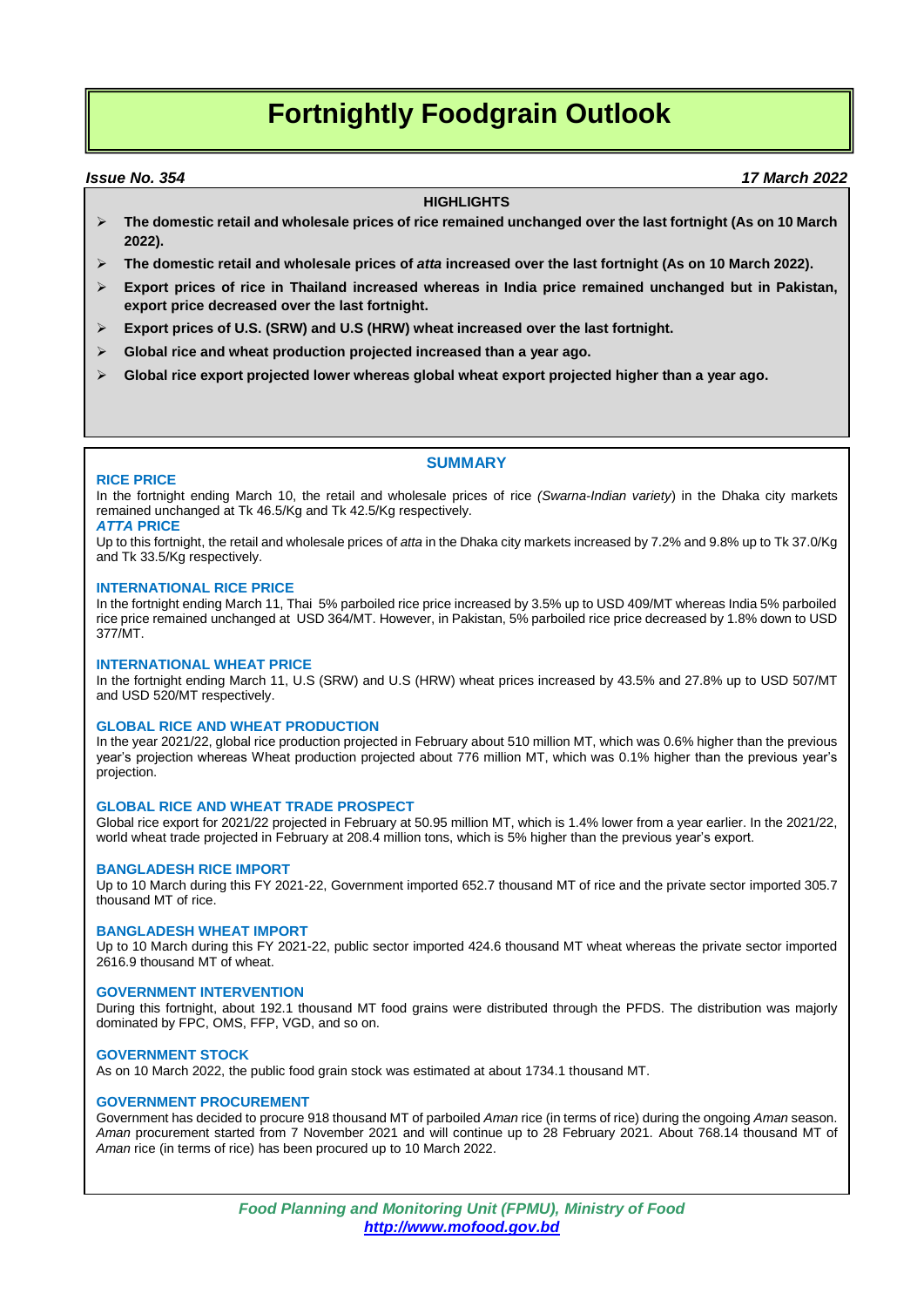## **1. Domestic price: coarse rice and** *atta*

## **Figure 1: Change in prices of Coarse Rice (Dhaka) Figure 2: Change in prices of** *Atta* **(Dhaka)**



## **Table 1: Rice and** *Atta* **price changes (Dhaka city)**

|           |             | change in <i>the</i>   |     |                 |     |                |      |  |  |  |
|-----------|-------------|------------------------|-----|-----------------|-----|----------------|------|--|--|--|
|           |             | over last<br>fortnight |     | over last month |     | over last year |      |  |  |  |
|           | <b>RICE</b> |                        |     |                 |     |                |      |  |  |  |
| retail    | 46.50       |                        | 0.0 |                 | 0.0 |                | 0.3  |  |  |  |
| wholesale | 42.50       |                        | 0.0 |                 | 1.8 |                | 2.4  |  |  |  |
|           | <b>ATTA</b> |                        |     |                 |     |                |      |  |  |  |
| retail    | 37.00       |                        | 7.2 |                 | 7.2 |                | 21.9 |  |  |  |
| wholesale | 33.50       |                        | 9.8 |                 | 9.8 |                | 22.0 |  |  |  |

*Source: DAM; Arrows indicate the direction of price change: red if a more than a 5% annual or 1% monthly/fortnightly rise, green if more than a 5% annual or a 1%monthly/fortnightly Decrease; yellow otherwise, the yearly change is calculated fortnight to fortnight.*

#### *ATTA*

Up to this fortnight, the retail and wholesale prices of *atta* in the Dhaka city markets increased by 7.2% and 9.8% up to Tk 37.0/Kg and Tk 33.5/Kg respectively. Over the last month, both the retail and wholesale prices of *atta* in the Dhaka city markets increased by 7.2% and 9.8% respectively. The point-to-point retail and wholesale prices were 21.9% and 22.0% higher respectively comparing to the corresponding period of the last year.

## **2. International price**

**Figure 3: Rice wholesale price in Dhaka and Kolkata Figure 4: Wheat wholesale price in Dhaka and and FOB Prices in relevant international markets FOB Prices in relevant international markets** 



*Source: For average weekly FOB prices: USDA, FAO, Jackson Sons& Co. (London) Lid and Agrimarket Weekly. For average wholesale prices: Department of Agriculture Marketing, Govt. of Bangladesh and Department of Consumer Affairs, Government of India*

#### **RICE**

In the fortnight ending March 11, Thai 5% parboiled rice price increased by 3.5% up to USD 409/MT whereas India 5% parboiled rice price remained unchanged at USD 364/MT . However, in Pakistan, 5% parboiled rice price decreased by 1.8% down to USD 377/MT. Over the same period, West Bengal parboiled rice price decreased by 5.7% down to USD 326/MT whereas the Dhaka city wholesale price of rice remained unchanged at USD 494/MT.

#### **WHEAT**

In the fortnight ending March 11, U.S (SRW) and U.S (HRW) wheat prices increased by 43.5% and 27.8% up to USD 507/MT and USD 520/MT respectively.

Note: no price indicators are available this fortnight for Russian and Ukrainian wheat prices due to the Russia-Ukraine invasion.



*Source: Department of Agricultural Marketing (DAM), MIS&M (DG Food). Source: Department of Agricultural Marketing (DAM), MIS&M (DG Food).*

#### **RICE**

During this fortnight, the retail and wholesale prices of rice *(Swarna-Indian variety*) in the Dhaka city markets remained unchanged at Tk 46.5/Kg and Tk 42.5/Kg respectively. Over the last month, the retail price of rice in the Dhaka city markets remained unchanged and the wholesale price decreased by 1.8%.The point-to-point retail and wholesale prices were 0.3% and 2.4% higher respectively than that of the corresponding period of the last year.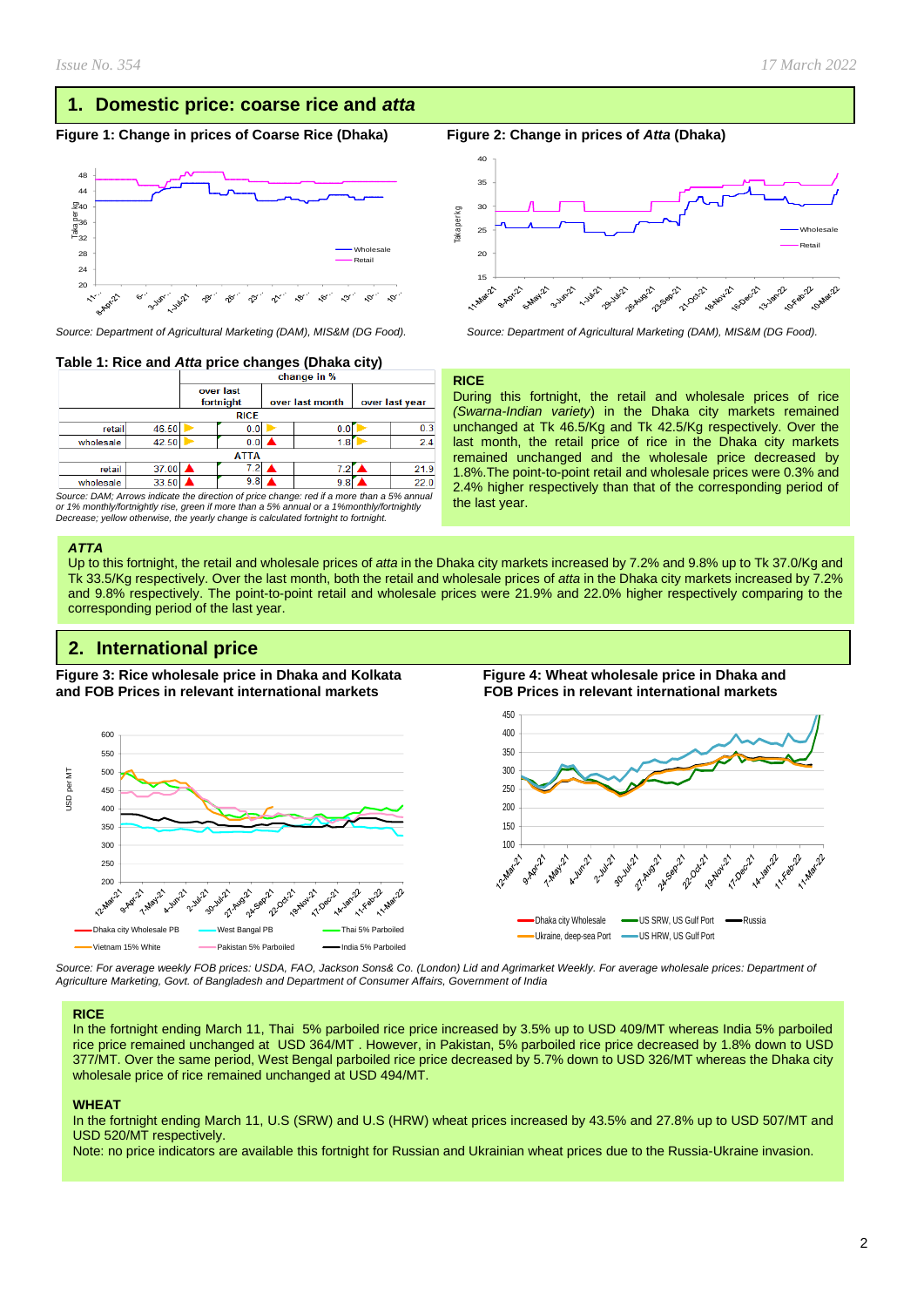### **Table 2: Chicago Board of Trade SRW Futures (USD/MT)**

| change                                              | MAY (K22) JUL (N22) SEP (U22) |         |     | <b>DEC (Z22)</b> | <b>MAR (H23)</b> |  |  |
|-----------------------------------------------------|-------------------------------|---------|-----|------------------|------------------|--|--|
| 4-Mar                                               |                               | 432     | 391 | 360              | 347              |  |  |
| 11-Mar                                              | 4U I                          | 396     | 384 | 373              | 359              |  |  |
| change                                              | $-8.5%$                       | $-8.3%$ | 7%  | 3.5%             | 3.5%             |  |  |
| Toble 2: Kanaga Beard of Trade UDW Euturea (UCD/MT) |                               |         |     |                  |                  |  |  |

| Table 3: Kansas Board of Trade HRW Futures (USD/MT) |                               |         |         |                  |                  |  |  |  |
|-----------------------------------------------------|-------------------------------|---------|---------|------------------|------------------|--|--|--|
| change                                              | MAY (K22) JUL (N22) SEP (U22) |         |         | <b>DEC (Z22)</b> | <b>MAR (H23)</b> |  |  |  |
| 4-Mar                                               | 4461                          | 432     | 410     | 388              | 372I             |  |  |  |
| 11-Mar                                              | 400                           | 397     | 393     | 390              | 381I             |  |  |  |
| change                                              | $-10.3%$                      | $-8.0%$ | $-4.3%$ | 0.4%             | 2.4%             |  |  |  |

*Source: U.S. Wheat Associates Weekly Price Report, Conversion rates: 1USD/bu = 36.743 USD/MT*

## **3. Global production and stock**

## **Table4: Rice world production and stock(million MT)**

| <b>RICE</b>   | 2019/20 | 2020/21 | 2021/22<br>forecast | change 2021/22<br>over 2020/21 |
|---------------|---------|---------|---------------------|--------------------------------|
| Production    | 499     | 507     | 510                 | 0.6%                           |
| Ending stocks | 182     | 186     | 186                 | $-0.1%$                        |

*Source:* **USDA (Grain: World Markets and Trade, February2022)**

## **RICE**

Global rice production in February2021/22projectedabout 510million MT, which was 0.6% higher than the previous year's projection. Upward production revisions were made for Bangladesh, Kazakhstan, Pakistan, and the Philippines, while forecasts for Brazil, Chile, Cuba, and Sri Lanka were lowered. Ending stocks in February2021/22 projected about 186 million MT, which was 0.1% lower than the previous year (USDA, February 2022).

## *Issue No. 354 17 March 2022*

All Wheat futures prices were down this week. CBOT SRW wheat futures price this week lost \$37/MT from last week's prices to end at \$407/MT. Similarly, KCBT hard red winter (HRW) futures also lost \$46/MT from last week's prices to close at \$400/MT (Wheat Associates, March 2022) (Table-2 & 3).

### **WHEAT**

Global wheat production in February2021/22 projected about 776 million MT, which was 0.1% higher than the previous year's forecast. Global production is downward primarily because of decreased projections for Syria and Iraq. Ending stocks in February2021/22 projected about278 million MT, which was 4.0% lower than the previous year (USDA, February 2022).

#### **Table 5: Wheat world production and stock (millionMT)**

| Wheat         | 2019/20 | 2020/21 | 2021/22<br>forecast | change 2021/22<br>over 2020/21 |  |  |
|---------------|---------|---------|---------------------|--------------------------------|--|--|
| Production    | 762     | 776     | 776                 | 0.1%                           |  |  |
| Ending stocks | 296     | 290     | 278                 | $-4.0%$                        |  |  |

 *Source:* **USDA (Grain: World Markets and TradeFebruary2022)**

## **4. Global trade**

## **Table6: Main rice annual exporters (million MT milled)**

|                    | 2019/20 | 2020/21 | 2019/20-<br>2021/22<br>2020/21<br>projected<br>change |       | 2021/22 | 2020/21-<br>change |
|--------------------|---------|---------|-------------------------------------------------------|-------|---------|--------------------|
| Thailand           | 5.71    | 6.06    | 6%                                                    | 6.50  |         | 7%                 |
| Vietnam            | 6.17    | 6.27    | 2%                                                    | 6.50  |         | 4%                 |
| <b>USA</b>         | 2.86    | 2.92    | 2%                                                    | 2.83  |         | $-3%$              |
| Pakistan           | 3.93    | 3.90    | $-1\%$                                                | 4.15  |         | 6%                 |
| India              | 14.58   | 21.21   | 45%                                                   | 20.00 |         | $-6%$              |
| Others             | 11.99   | 11.30   | $-6%$                                                 | 10.97 |         | $-3%$              |
| <b>World total</b> | 45.23   | 51.66   | 14%                                                   | 50.95 |         | $-1.4%$            |

## **Table 7:Main wheat annual exporters (million MT)**

|                    | 2019/20 | 2020/21             | 2019/20-<br>2020/21<br>change | 2021/22<br>projected | 2020/21-<br>2021/22<br>change |
|--------------------|---------|---------------------|-------------------------------|----------------------|-------------------------------|
| <b>USA</b>         | 26.39   | 26.70               | $1\%$                         | 22.50                | $-16%$                        |
| European Union     | 39.79   | 29.74               | $-25%$                        | 37.50                | 26%                           |
| Canada             | 22.99   | 27.72               | 21%                           | 15.50                | $-44%$                        |
| Australia          | 10.12   | 19.72               | 95%                           | 26.00                | 32%                           |
| Ukraine            | 21.02   | 16.85               | $-20%$                        | 24.00                | 42%                           |
| <b>Russia</b>      | 34.49   | $39.10$ $\triangle$ | 13%                           | 35.00                | $-10%$                        |
| <b>Others</b>      | 39.62   | 38.92               | $-2%$                         | 47.95                | 23%                           |
| <b>World total</b> | 194.41  | 198.76              | 2%                            | 208.45               | 5%                            |

*Source:*USDA (Grain: World Markets and Trade, January 2022)*rice and wheat; arrows indicate* The Direction of export quantities Change: red if more than 10% change frompreviousyear,<br>yellow more than 5% and green lessthan5% change. For rice, 2019/20 is calendar year 2020,<br>2020/21 is calendaryear 2021, 2021/22 is ca

#### **RICE**

- Global rice export for 2021/22 projected in February at 50.95million MT, which is 1.4% lower than the projection of a year earlier (USDA, February 2021).
- Global rice trade in the calendar year 2022 is projected up overall from the previous forecast but down from the yearearlier record. Much of the expected year-to-year decline in global trade is the result of weaker imports of Indian rice by Bangladesh and Vietnam. Exports in China, Cambodia, and the USA are also projected to drop. These decreases are anticipated to be partially offset by the upward exports from Australia, Brazil, Pakistan, Thailand, Uruguay, and Vietnam.
- Imports in 2022 are projected to drop for Bangladesh, Vietnam, Australia, Brazil, and China while projections for the EU, Colombia, Russia, Saudi Arabia, and Angola's import are expected to increase.

#### **WHEAT**

- In the 2021/22, world wheat trade projected in February at about 208.4 million tons, which is 5% higher than the previous year's export (USDA, February 2022).
- 2021/22 global trade is higher as trade year (TY) exports increase. India continues to remain competitively priced and has the stocks to supply the global market with more wheat. Exports for Argentina and Brazil are both revised up while Ukraine and the United States partially offset these revisions, as their shipments were weak this past month (USDA, February 2022).

Global trade is forecast higher this month with increased imports for Iraq, Syria, Morocco, Indonesia, Kazakhstan, and the United Kingdom. To cover short domestic supplies, Iraq, Syria, and the United Kingdom are expected to increase their imports (USDA, February 2022).